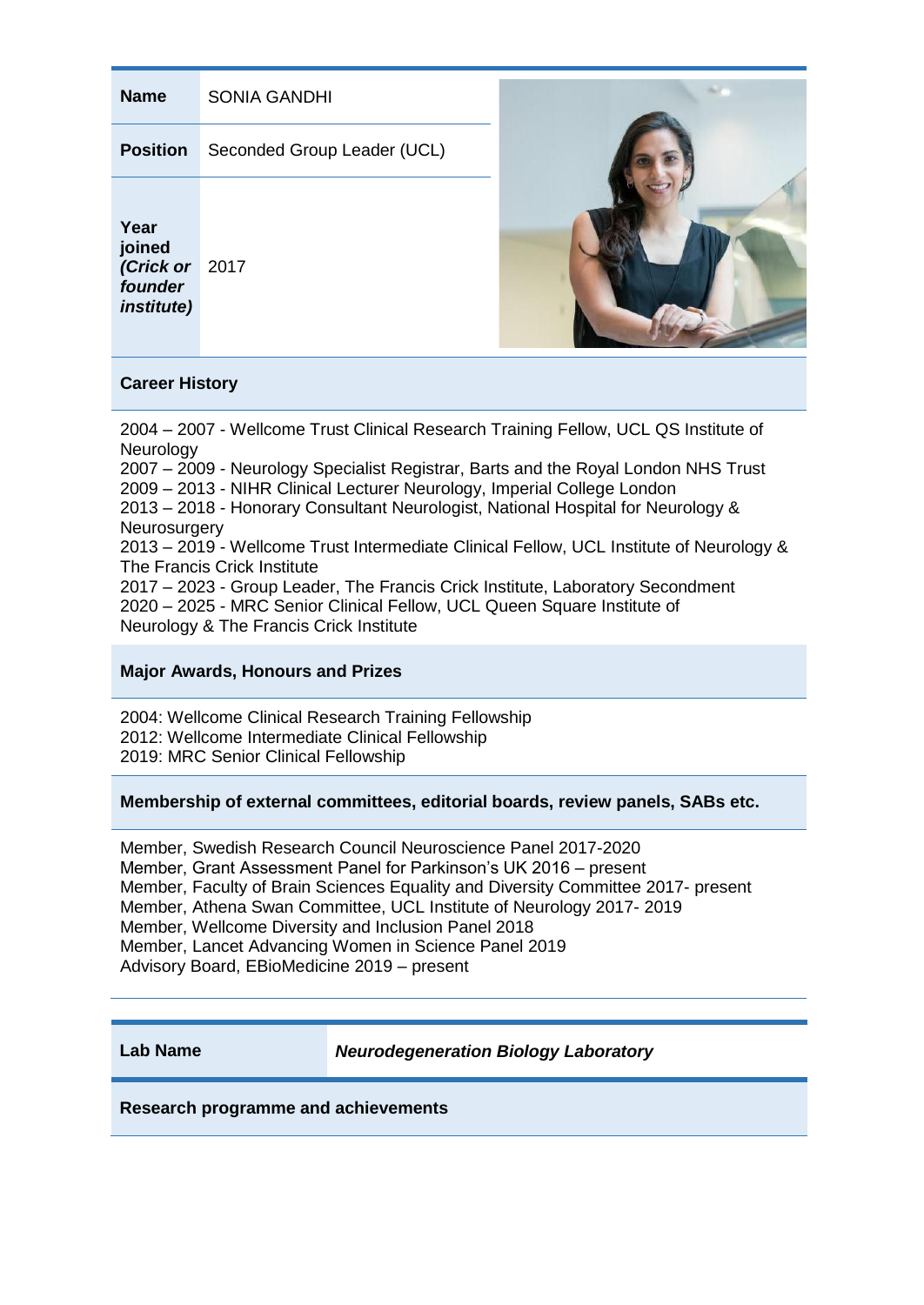Since 2015, my research program has focussed on understanding the molecular and cellular mechanisms that cause neurodegenerative diseases, in particular Parkinson's disease. The accumulation of abnormal insoluble misfolded protein and progressive neuronal death are the key hallmarks of neurodegeneration, although it is not known how protein misfolding and aggregation leads to neuronal dysfunction and death in the human brain. To investigate this, my laboratory has:

- (i) developed biophysical tools based on highly sensitive single molecule and super resolution approaches that can resolve the process of protein aggregation. Applying these tools to complex biological systems such as human biofluids and human cells, we have shown that during protein aggregation there is a range of intermediates with different structural conformations and sizes. Importantly one of those intermediate species, an oligomer rich in beta sheet structure, is particularly toxic to neurons.
- (ii) identified several mechanisms by which the toxic oligomer species of the misfolded protein causes toxicity: we reported an interaction between oligomers and the ATP synthase in mitochondria, that result in bioenergetic impairment, and opening of the mitochondrial permeability transition pore in disease states. We demonstrated how misfolded protein can induce neuronal death through an iron dependent lipid peroxidation pathway termed ferroptosis. We further showed that misfolded protein can activate proinflammatory states in astrocytes, inducing TLR4 mediated neuronal injury.
- (iii) established a human iPSC-based discovery platform, with in house developed directed differentiation methods to generate region specific CNS cell types affected in disease to test and validate the disease mechanisms.

The future research program of the Neurodegeneration Biology Laboratory incorporates the following themes:

- The interactions between protein misfolding and mitochondrial function; and protein misfolding and lysosomal function; and mitochondriallysosomal interactions and signalling in health and disease states in human neurons. This will be explored using the human (patient derived) models based on mutations in the protein misfolding pathway, mitochondrial homeostasis pathway, and lysosomal pathway.
- The dissection of cell autonomous (neuron mediated) vs non cell autonomous processes (astrocyte induced neuronal dysfunction) in disease states. This will be investigated using longitudinal imaging, and transcriptional dynamics of enriched, and co-cultures of different cell types.
- Establishing a transcriptomic and functional cell framework of the inherited forms of Parkinson's disease and determining how the sporadic, or idiopathic forms of disease are related to these familial forms.
- Generating a map of the Parkinson's brain utilising the oligomer as the biomarker for early disease: this will integrate super resolution imaging of oligomers in brain, spatial transcriptomics, and single cell transcriptomic and genomic analyses in postmortem human brain to understand where, how and why protein aggregates form in situ in disease.
- Taking forward the discoveries from MapPD, we will adopt gene editing approaches in our iPSC models to determine how these targets influence protein aggregation, and neuronal pathophysiology.